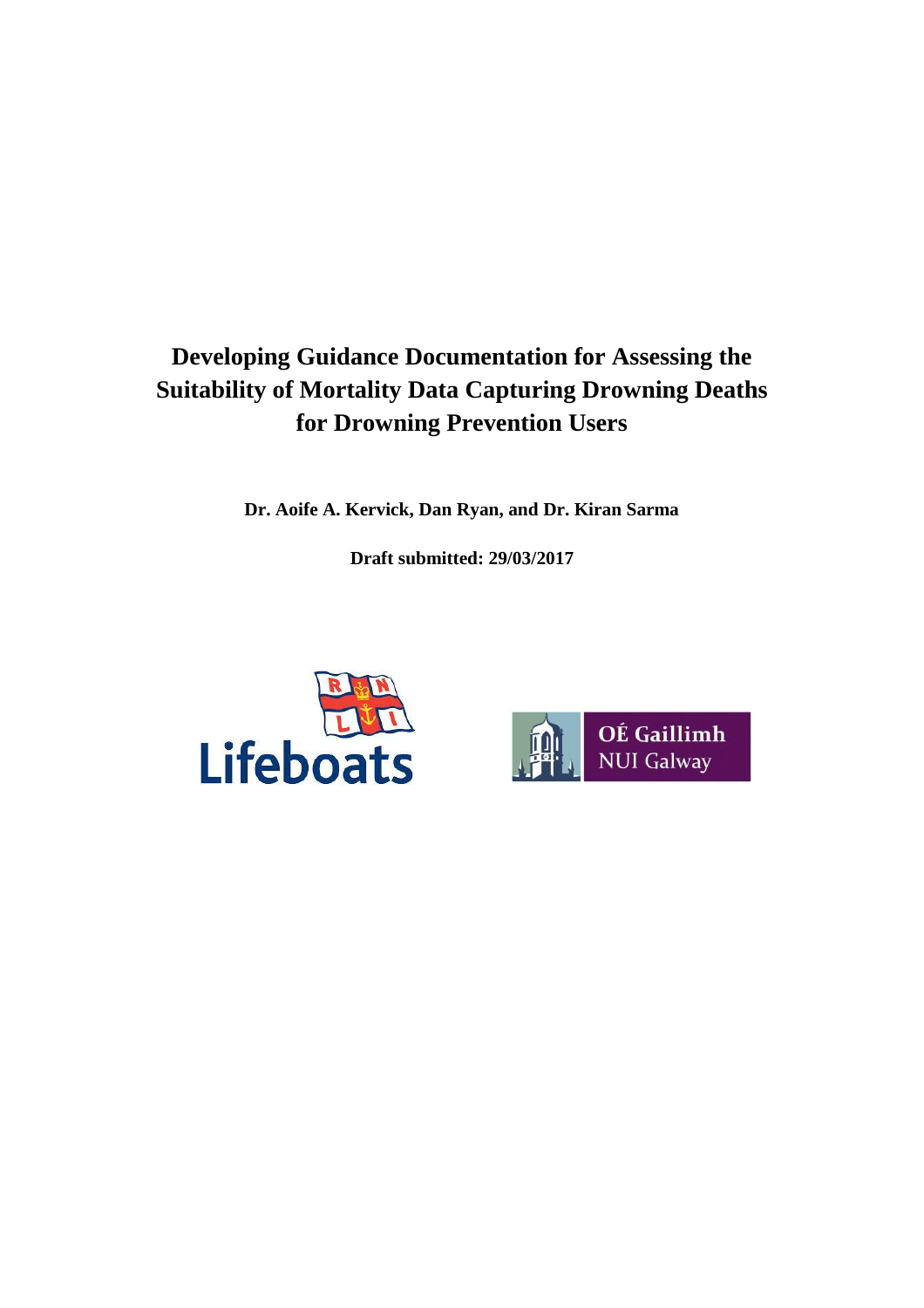# **Table of Contents**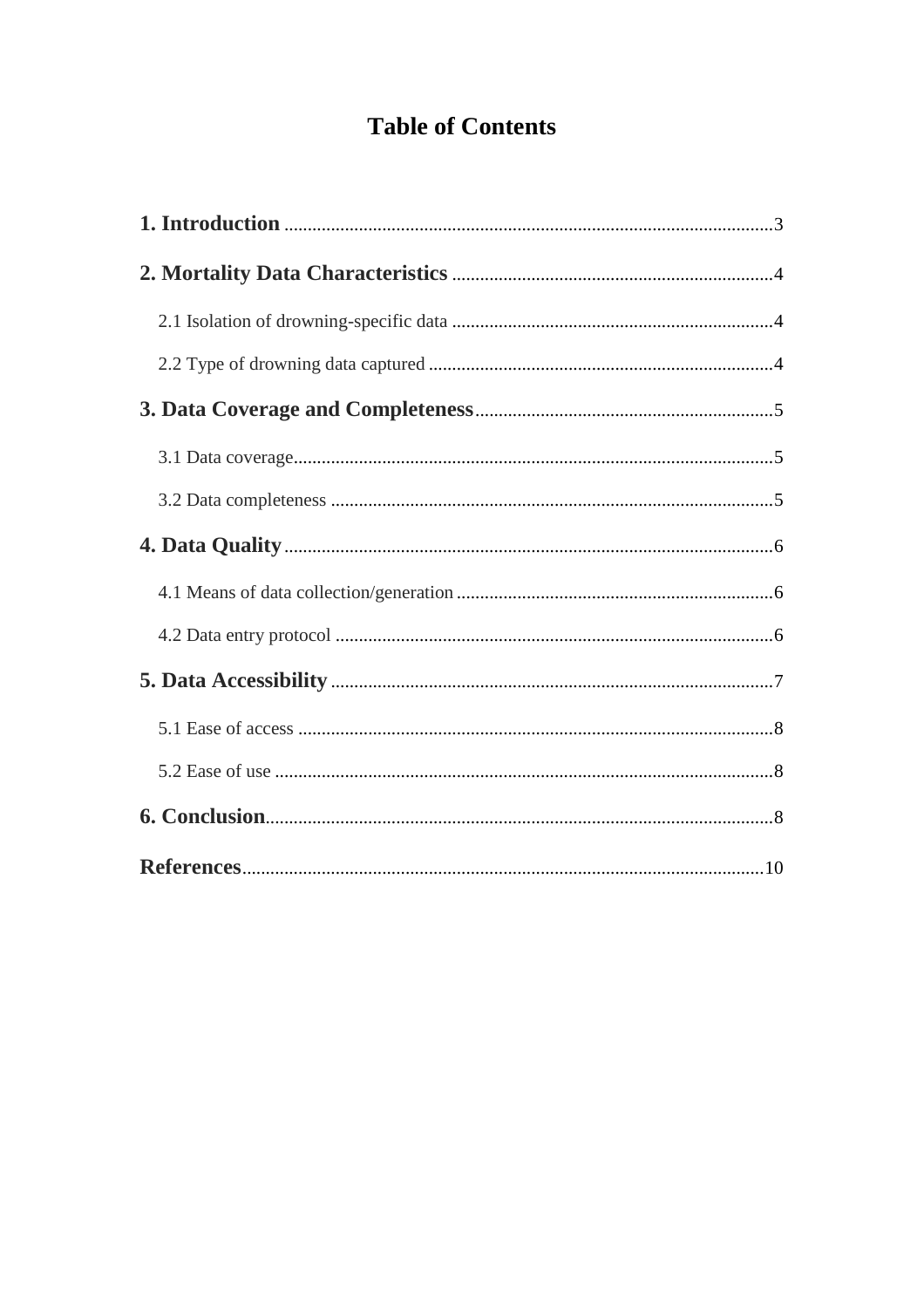### **1. Introduction**

Low and Middle-Income Countries (LMICs) are subject to disproportionately high rates of drowning mortality (e.g. Hyder et al., 2008; Peden & McGee, 2010). In order to effectively address this global health issue, evidence-based interventions, tailored to the particular country, or region, are required (Craig, Dieppe, Macintyre, Michie, Nazareth, Petticrew, 2008; Mitis, Sethi & Racioppi, 2010; World Health Organisation, 2014). A key drowning prevention objective, recommended by the World Health Organisation (WHO), involves the development of national water safety plans (WHO, 2014). In order to develop such a plan, 'accurate, timely, inclusive' drowning data are needed, to first, assess, and second, generate awareness of, drowning rates and risk (WHO, 2014, p. 36). Such data may also provide a means of evaluating the impact of any implemented drowning prevention measures or interventions.

A series of multi-country mortality databases, which document global drowningrelated data, are currently available online. These include the WHO Mortality Database<sup>1</sup>, the Global Burden of Disease (GBD) study<sup>2</sup>, the International Disaster Database (EM-DAT)<sup>3</sup>, and INDEPTH Network<sup>4</sup>. While all of these databases provide data in relation to drowning deaths, they do so in a number of different ways. First, each database differs in what they classify and count/include as a drowning fatality<sup>5</sup>. Second, their level of coverage of global drowning fatalities, and the completeness of the data supplied by their range of countries covered, to the database, varies. Third, the quality of the data provided by each database differs, due to their unique sources, and validation processes employed. Last, the accessibility of drowning mortality data tends to be database-specific, in terms of whether this is provided to users for realtime download, involves an online request procedure, specialist software for access, to payment of fees for source data.

As such, depending on the specific needs and standards of the drowning prevention user, certain mortality databases will provide data that is more suitable for their work than others. Selecting suitable mortality data is of crucial importance to ensure that the most relevant and accurate data is extracted to inform drowning prevention campaigns/measures. Unsuitable data could lead to incorrect processing, and interpretation of output, and ultimately, ineffective drowning prevention measures. In order to mitigate against this, the current report seeks to provide accessible, user guidance on assessing the suitability of mortality data for drowning prevention users. It does so with broad reference to the 'Data Appraisal and Assessment Criteria' developed as Deliverable A1 of the current project.

 $\overline{a}$ <sup>1</sup> WHO Global Mortality Database: http://www.who.int/healthinfo/mortality\_data/en/

<sup>2</sup> Global Burden of Disease Study: <http://www.healthdata.org/gbd>

<sup>3</sup> The International Disasters Database[: http://www.emdat.be/](http://www.emdat.be/)

<sup>&</sup>lt;sup>4</sup> INDEPTH Network:<http://www.indepth-network.org/about-us>

<sup>5</sup> Of note, EM-DAT does not specify cause of death. Rather, it documents all fatalities that occurred due to the specific disaster.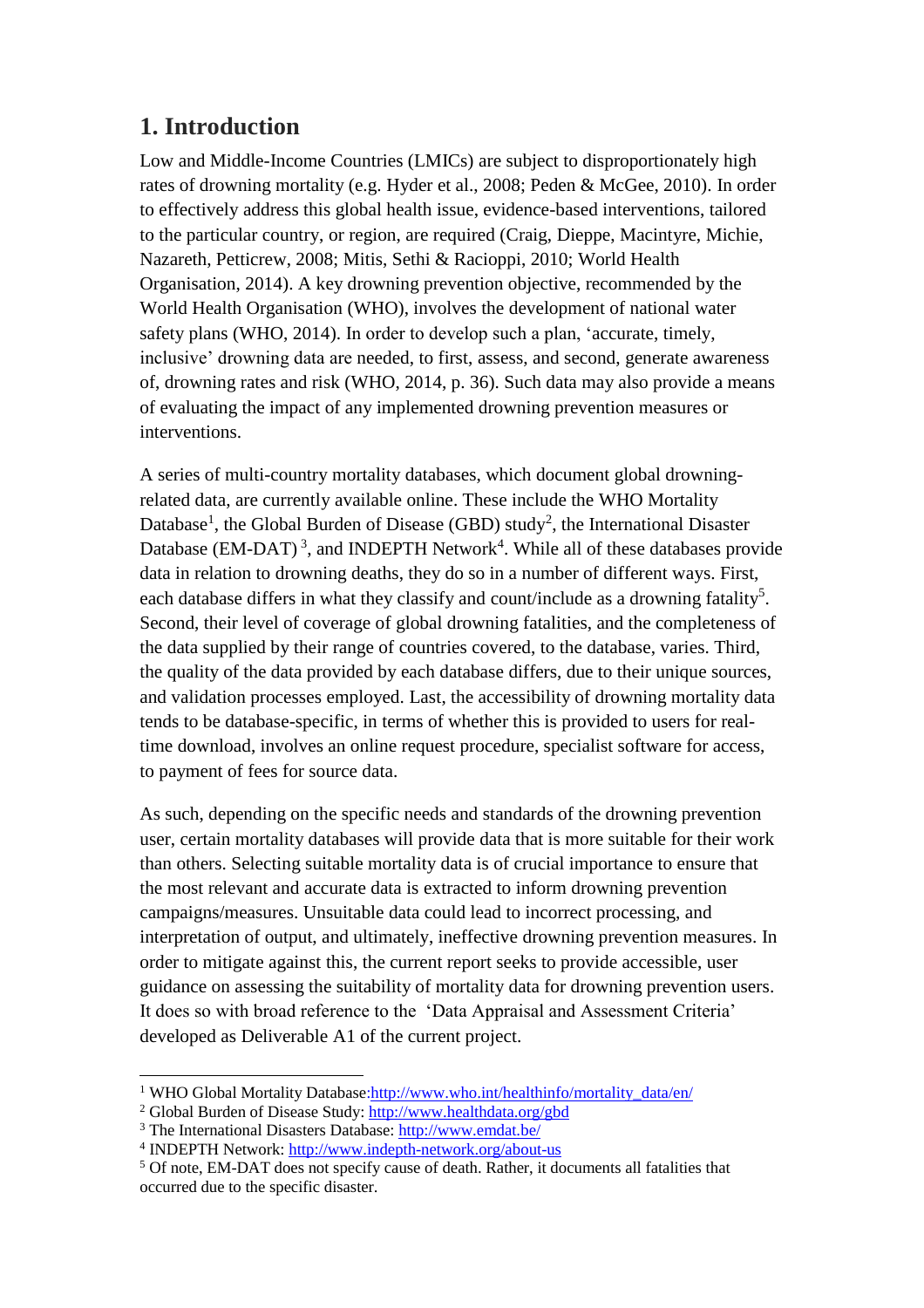## **2. Mortality Data Characteristics**

The kind of data documented within a mortality dataset is a key consideration for prospective users when assessing data suitability for drowning prevention measures. First, whether or not drowning-specific data are documented, and can be isolated for analysis, must be assessed. Following this, the user needs to reflect on their purpose for accessing the data (e.g. to develop a National Water Safety Plan, or a disasterpreparedness programme), and whether the mortality dataset under consideration records the type of drowning data needed to achieve this.

### **2.1 Isolation of drowning-specific data**

The level of detail at which cause of death (COD) is recorded within mortality datasets, varies from database to database. Although the International Classification of Diseases (Version 10) for example, is the gold-standard means of classifying all COD data (De Coster et al., 2006; WHO, 2016), this is not employed for all mortality datasets. As such, prior to selecting mortality data for use, whether or not drowningspecific fatalities can be isolated and extracted for use, must be established. The EM-DAT for example, captures mortality data in relation to categorised global disasters, documenting deaths due to water-related disasters such as flash floods, tsunamis, to avalanches. The figures provided relate to *all* fatalities incurred as a result of the specific water-related disaster however, and not just those due to drowning. As such, EM-DAT mortality data are not suitable for a user seeking to develop drowningspecific prevention measures, as they encompass deaths irrespective to drowning, with no means of separating these. Other data, such as those supplied by the INDEPTH Network, or GBD, which allow selection of drowning data alone, may be more suitable.

### **2.2 Type of drowning data captured**

The *type* of drowning a prospective user is interested in preventing will also influence how suitable certain mortality datasets are for their work, as this differs from database to database. Intentional drowning deaths (due to suicide, or assault), for example, or drowning fatalities due to water transport accidents, are solely captured by the WHO Mortality Database to date. Likewise, drowning fatalities that are unspecified/undetermined, are documented by the WHO Database alone. The majority of mortality datasets solely provide data for drowning deaths due to accidental/unintentional submersion (e.g. the INDEPTH Network, GBD). Depending on whether the user's definition of a drowning fatality encompasses a broader range of drowning deaths (such as intentional drowning fatalities), only select mortality data (i.e. that from the WHO) may be suitable. Similarly, if the user seeks to examine drowning deaths with regards to the mechanism of drowning (e.g. in water, or following a fall), and nature of the body of water (e.g. a swimming pool, or bathtub) the individual drowned in, the WHO Mortality database alone provides this information, and is most suitable for use.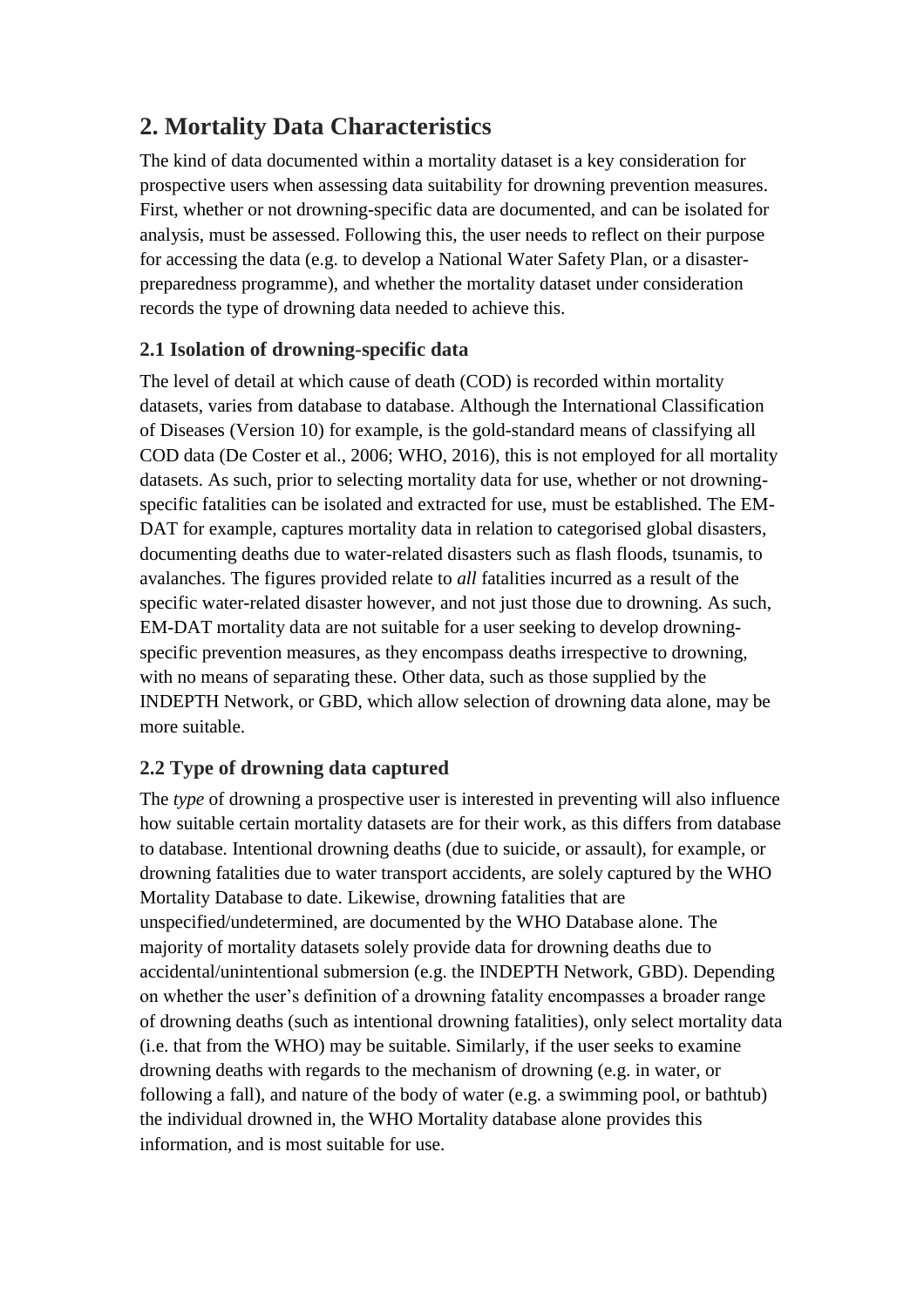Last, if the user is interested in preventing drowning fatalities due to global disasters, or extreme environmental conditions, the most suitable data available to do so is sourced from the EM-DAT, or WHO Mortality Database (which documents deaths due to, for example, floods, or cataclysmic storms). Neither of these datasets provide drowning-specific data within these categories however, which must be acknowledged in assessing overall suitability.

## **3. Data Coverage and Completeness**

The extent to which the mortality data being assessed provides data for the country/region(s) the user is seeking to develop drowning prevention measures for (referred to as 'data coverage') is another key consideration when assessing mortality data suitability. In addition, the extent to which the data provided for their area of interest, captures all of the drowning deaths that occurred during a certain timeline (i.e. 'data completeness'), should inform suitability assessments. Both provide indications of the accuracy and representativeness of the drowning-related mortality data documented. Here, representativeness relates to the extent to which the data captured provides a correct depiction of the total population.

### **3.1 Data coverage**

Different mortality datasets record drowning data from different parts of the world. In assessing data suitability for drowning prevention, a prospective user should seek to identify mortality data that, optimally, contains data which covers (that is, is sourced from) the area(s) of interest that they wish to develop drowning prevention measures for, and for whom corresponding population data is available. The majority of multicountry datasets (e.g. the WHO Mortality Database, the INDEPTH Network) include a detailed, online list of the countries/regions that provide them with mortality and population data, and can be searched by a prospective user to assess its suitability in this regard. Of note, preference should be given to mortality data derived from the area of interest where possible, rather than estimates based on surrounding areas, for optimally accurate and representative data. This will be identified on the corresponding website for the mortality data (e.g. the GBD website).

#### **3.2 Data completeness**

The extent to which all the deaths that occur in the country/region are documented by a civil registration system/data capture tool (i.e. 'completeness') should also inform suitability assessments. It should do so, in that, the more complete mortality data is, the more accurate, and better representative it is of the deaths occurring in the county/region of interest of the prospective user. As such, more complete mortality data should be given priority if considering multiple datasets for use. Certain mortality datasets (e.g. the WHO Mortality Database) include measures of this, calculated by statistical methods, however many do not (e.g. EM-DAT), or are estimate-based (GBD).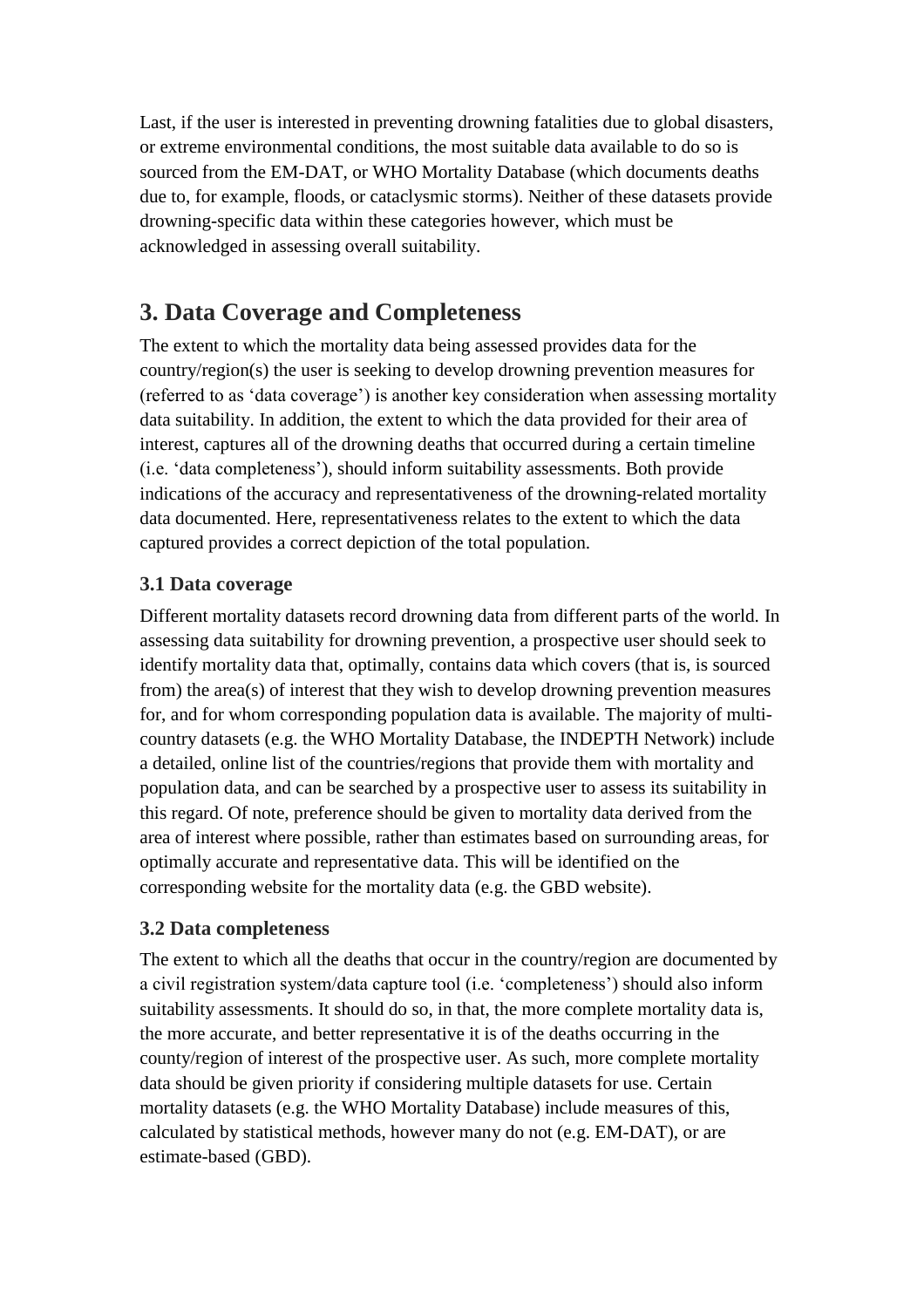### **4. Data Quality**

The quality of the mortality data provided by the source is a crucial consideration when assessing the suitability of mortality data for drowning prevention, or any stakeholder use. Of particular importance, the tools and methods used to collect/generate mortality data can be examined to inform suitability assessments, as these attest to the quality of the data documented. Similarly, the protocol surrounding the assessment of raw data incoming to (or being reviewed within) the database, against specified standards, is indicative of data quality, and suitability.

### **4.1 Means of data collection/generation**

How mortality data are collected/generated is of key importance when considering its suitability for use. Here, a prospective user should, where possible, give preference to mortality data collected through standardised, established means (e.g. registered death certificates, or Verbal Autopsy tool and software, e.g. see WHO, 2012; 2016), which have optimally had COD confirmed by qualified medical personnel. The WHO Mortality Database, for example, is solely populated by medically-certified, nationally registered deaths, where COD has been verified by a trained, medical practitioner, in line with ICD-10 criteria. If non-official codes are used, WHO experts replace these with the most appropriate ICD-10 codes. Conversely, the GBD study for example, uses data estimates to provide global mortality coverage, which, although in line with best practice and employing advanced modeling techniques, is a quality limitation. The uncertainty intervals (or error margins) associated with any mortality data estimates should be acknowledged in any quality, and suitability, assessment for prospective use. Of note, EM-DAT data is obtained from a wide range of sources, including media reports, which are often problematic due to errors in reporting, and should be acknowledged when considering quality.

That key data variables for understanding drowning risk and rates (e.g. the age and gender of the deceased) are included and recorded in the mortality dataset is another important consideration when assessing the quality of data as suitable for prospective use. The EM-DAT for example, do not include demographic data in any datasets available for download and use from their website, and may only provide such information following a formal request. Other mortality datasets (e.g. from the WHO, GBD or INDEPTH Network) typically include such information, crucial for designing targeted drowning prevention measures. Whether a detailed data dictionary/glossary for the variables listed in the dataset is available, is another key consideration for a suitability assessment, to ensure that the variables provided are described in sufficient detail to be analysed and interpreted correctly.

#### **4.2 Data entry protocol**

Mortality data, provided by a source database with an established, transparent protocol leading up to data entry, should be sought out when considering the suitability of certain mortality data for use, as this attests to the overall quality of the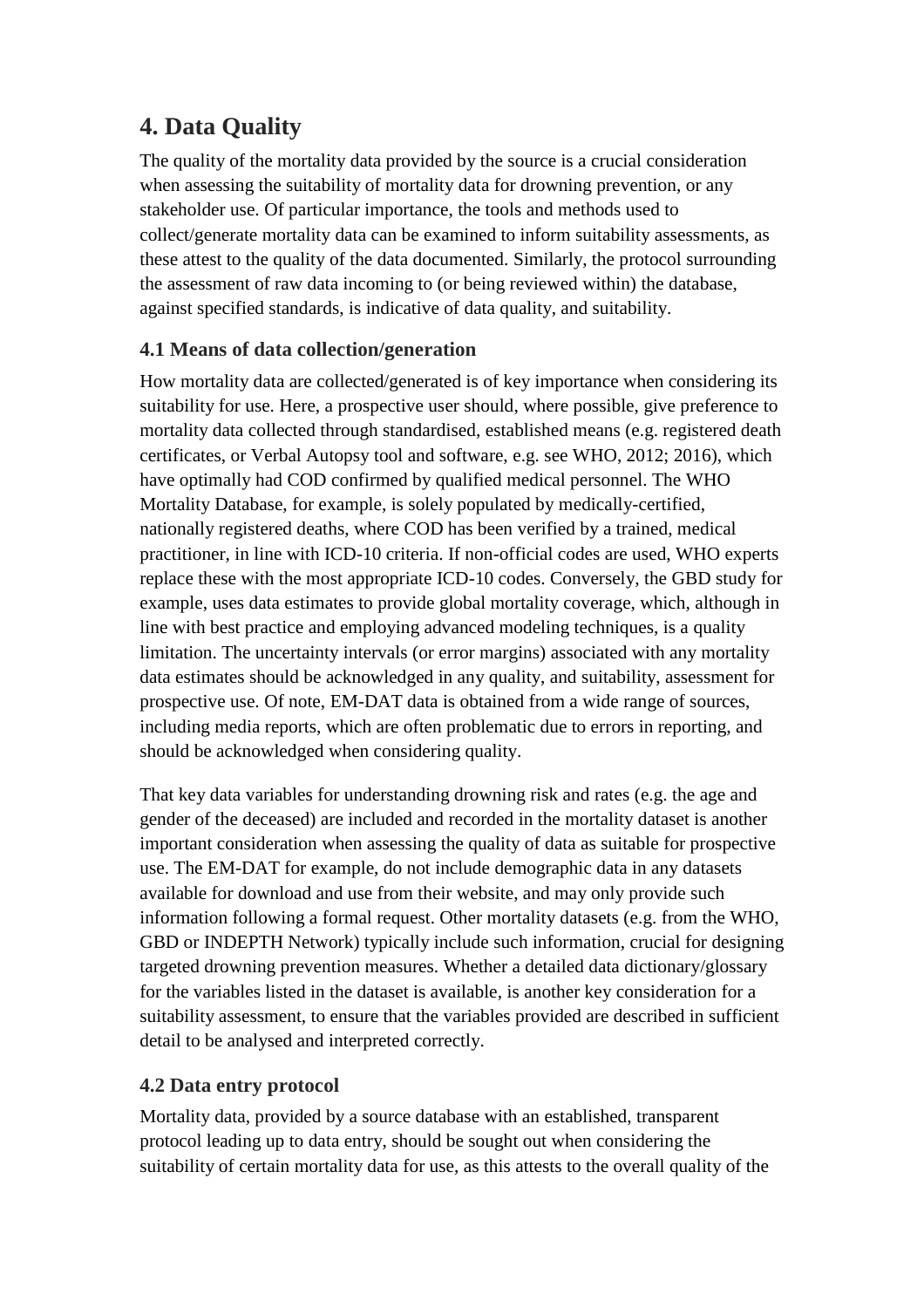data produced/entered. The GBD, for example, provides a detailed protocol document<sup>6</sup>, outlining, amongst other items, their procedure for data synthesis, the estimation process, and how any disagreements regarding estimated figures are resolved prior to data entry. Ideally, this protocol should incorporate the use of errordetecting software (or conducting statistical analyses to identify outlying errors) when entering/compiling data into a dataset/database to maximise accuracy, and mitigate human error. The INDEPTH Network for example, routinely assess microdata with software designed to detect errors, attesting to the higher quality of the data provided by the dataset. Likewise, it should also specify what percentage of deaths recorded as mortality data are unspecified/undetermined (referred to as 'dump' or garbage' COD codes), and ideally, whether they are redistributed to more accurate, meaningful codes for drowning prevention (improving the overall quality of the mortality data), as they are, for example, within the GBD study.

The period of time elapsed between a fatality occurring, and its entry/publication online as part of a mortality dataset (i.e. the data's 'timeliness') is another important consideration when assessing data suitability with regards to quality. Trends in fatalities (including drowning fatalities) change over time, and current figures are needed to best inform drowning prevention measures. The WHO for example, use nationally registered vital statistics for their Mortality Database, data which are typically only made available online approximately 2 years after a death has occurred. This can reflect country-specific delays associated with holding inquests, or the time required for processing on behalf of the country/region, and/or the WHO, for example. While this is important to ensure high quality data, depending on the requirements for current, timely data of the prospective user, this delay may need to be considered when assessing data suitability.

Similarly, the extent to which the data is (or is not) regularly reviewed, and/or updated, should inform suitability assessments, in the context of data quality. Accurate, up-to-date data is needed to ensure trends in drowning fatalities are correct, and can reliably inform prevention measures. The EM-DAT for example, is updated internally each day, with publically accessible information being updated every three months, once all data has been validated and cross-checked across their numerous sources. Likewise, the GBD carry out scheduled 'rounds', in which their entire time series back to 1990 are re-estimated, using all and newly-available data, with previous datasets being archived. Of note, this means that previously published GBD estimates are not comparable.

### **5. Data Accessibility**

 $\overline{a}$ 

A final consideration when assessing the suitability of mortality data for drowning prevention users is how accessible it is, that is, how easy the data are to access, and

<sup>6</sup> http://www.healthdata.org/gbd/about/protocol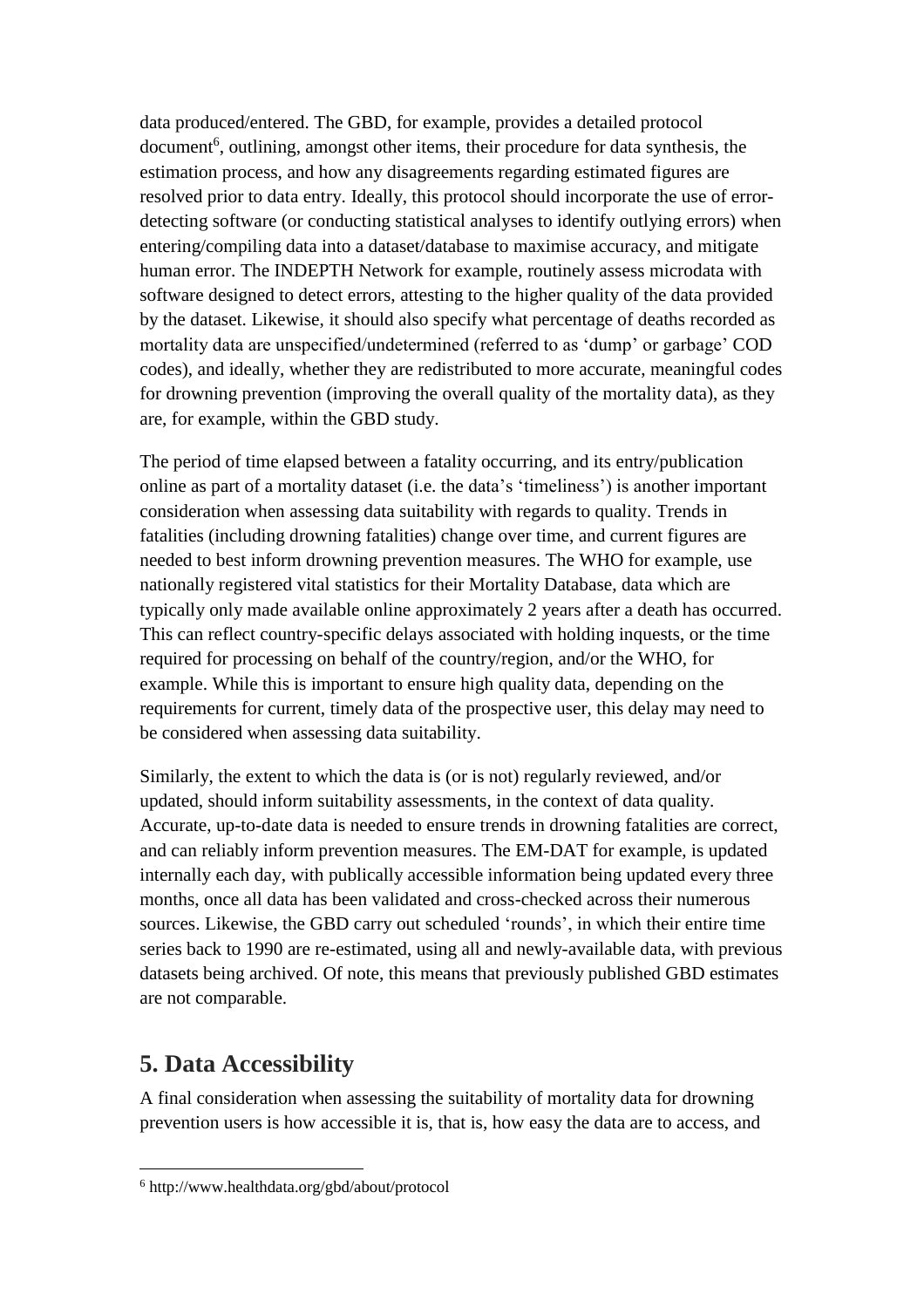how easy they are to interact with, and use. Here, a prospective user should reflect on accessibility-related factors such as the timeframe in which they require the data, and the expertise of the individual(/s) intending to analyse it, to inform suitability assessments.

#### **5.1 Ease of access**

The majority of multi-country mortality datasets feature some form of data visualisation tool (e.g. the visualisation tools of the WHO Mortality Database), or dataset download options (e.g. the GBD Results Tool, which allows certain variables to be downloaded as a personal CSV datafile) to provide real-time access to basic, drowning-related data. Access to more detailed microdata however, typically required to inform a high-quality drowning intervention, can take much longer. To access microdata on water-related disasters from EM-DAT, for example, a prospective user must complete an online request procedure. Any such requests are reviewed on a case-by-case basis, and may take several weeks to process, and months before access is granted. Similarly, access to any published datasets provided by the INDEPTH Network requires the completion of a formal online application, evaluated during a similar, unspecified time period. Conversely, the WHO Mortality Database microdata are available for immediate download, and as such, may prove a more suitable data option, should a user need to work within a strict timeframe. In addition, access to certain types of data may also incur fees (the GBD website states that access fees may be charged by certain sources), which depending on the financial capabilities of the prospective user, may render the data unsuitable for use.

#### **5.2 Ease of use**

The need for the prospective user to possess technical expertise or even specialist software to work with drowning mortality data varies from dataset to dataset. The detailed, ICD-10 coded microdata available for download from the WHO Mortality Database for example, requires statistical processing software (such as SPSS, or Stata) to facilitate this, and an experienced researcher to work with the hundreds, to thousands, of data points provided. As such, depending on the competency of the user (and/or their research team) in working with high-level mortality data, more basic data from other sources (e.g. the GBD, GHDx tool) may prove more suitable, to ensure it can be used correctly, and with ease. This may also depend on the level of online guidance documentation provided regarding the data download process, which should be consulted to inform suitability assessments.

### **6. Conclusion**

This report has outlined a series of key considerations for assessing mortality data suitability for users seeking to design drowning prevention measures. Depending on the specific data needs and standards of the particular user (e.g. they may accept estimate-based mortality data, whether others may not), the considerations outlined in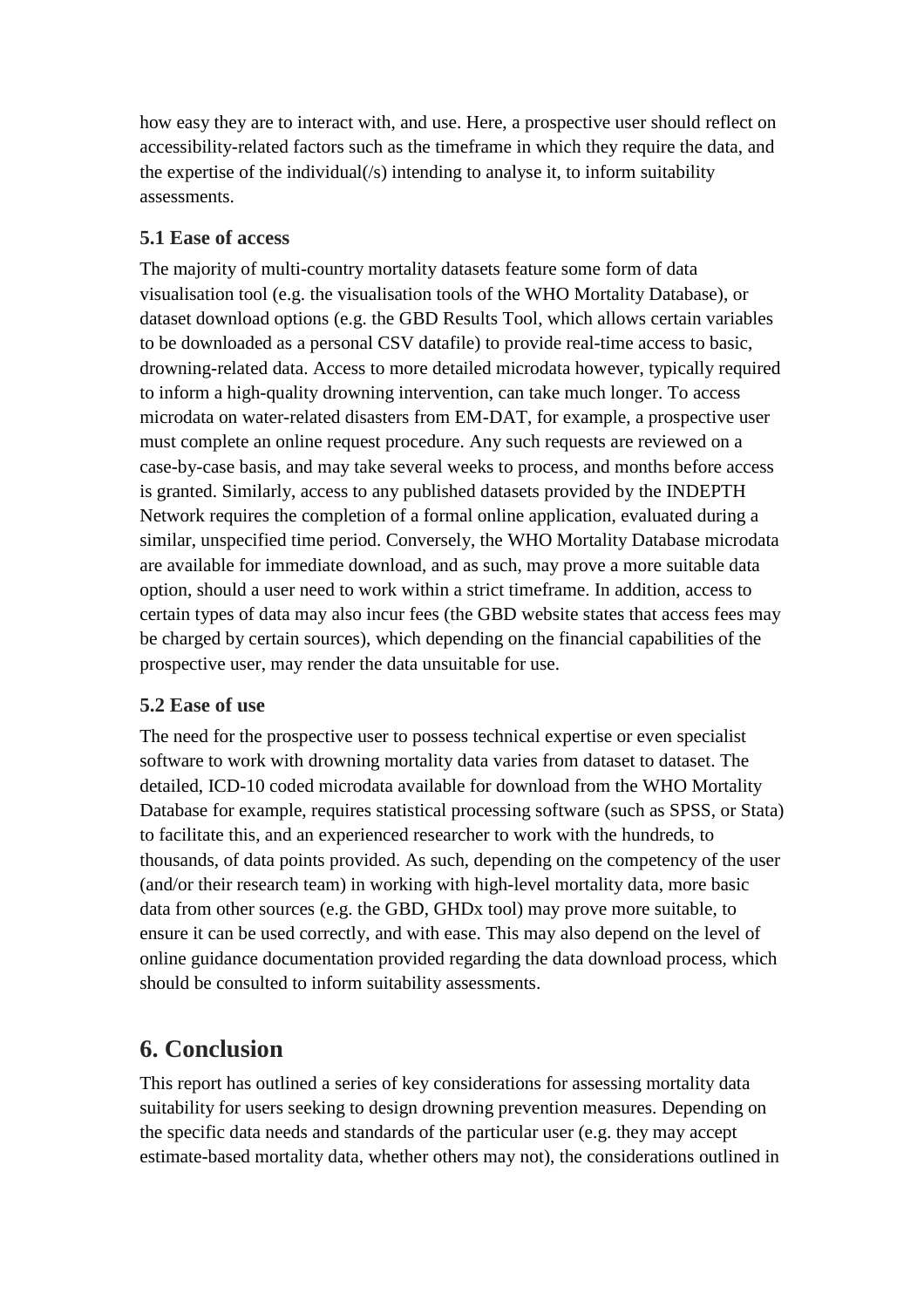the present report should provide them with sufficient information to judge how suitable the data being assessed are, for their use.

In summary, the extent to which drowning-specific data can be isolated for analysis within a dataset needs to be examined, as do the different types of drowning captured (e.g. accidental, intentional, water transport, unspecified/undetermined, due to extreme environmental conditions etc.), depending on the kind of drowning prevention measures the user is seeking to design (e.g. disaster-preparedness). Whether the mortality data covers (i.e. includes data from) the country/region(s) that the user wishes to target with drowning prevention measures is another important factor when assessing mortality data suitability. Likewise, the extent to which the data for the country/region(s) of interest is complete (i.e. includes all deaths that occurred there) needs to be examined. Both of these will provide indicators of how accurate and representative the data is for use and accordingly how suitable they are for a prospective user.

Mortality data quality should also be an influential factor when assessing the suitability of mortality data for drowning prevention use. Data that have been collected using established instruments, ideally with a medically-certified COD provided, are of optimal quality and most suitable for use. Key variables for understanding drowning risk (e.g. aggregate data for age, gender etc.) should also be included, with a data dictionary/glossary provided for all variables. Data for which there is a detailed protocol for data entry (including whether error detecting software is used to enter data, and how 'dump' or 'garbage' codes of death are dealt with) should also be regarded as optimal here. The timeliness of the data (i.e. how quickly it is published), and how regularly it is reviewed/updated should also influence assessments of suitability for use.

Last, how easy the mortality data is to access and use is an important consideration for a prospective user. Depending on the timeframe in which they want to develop their drowning prevention measures, and their expertise (or the expertise of their team) in working with complex mortality data, this may influence the suitable mortality dataset they ultimately choose to access.